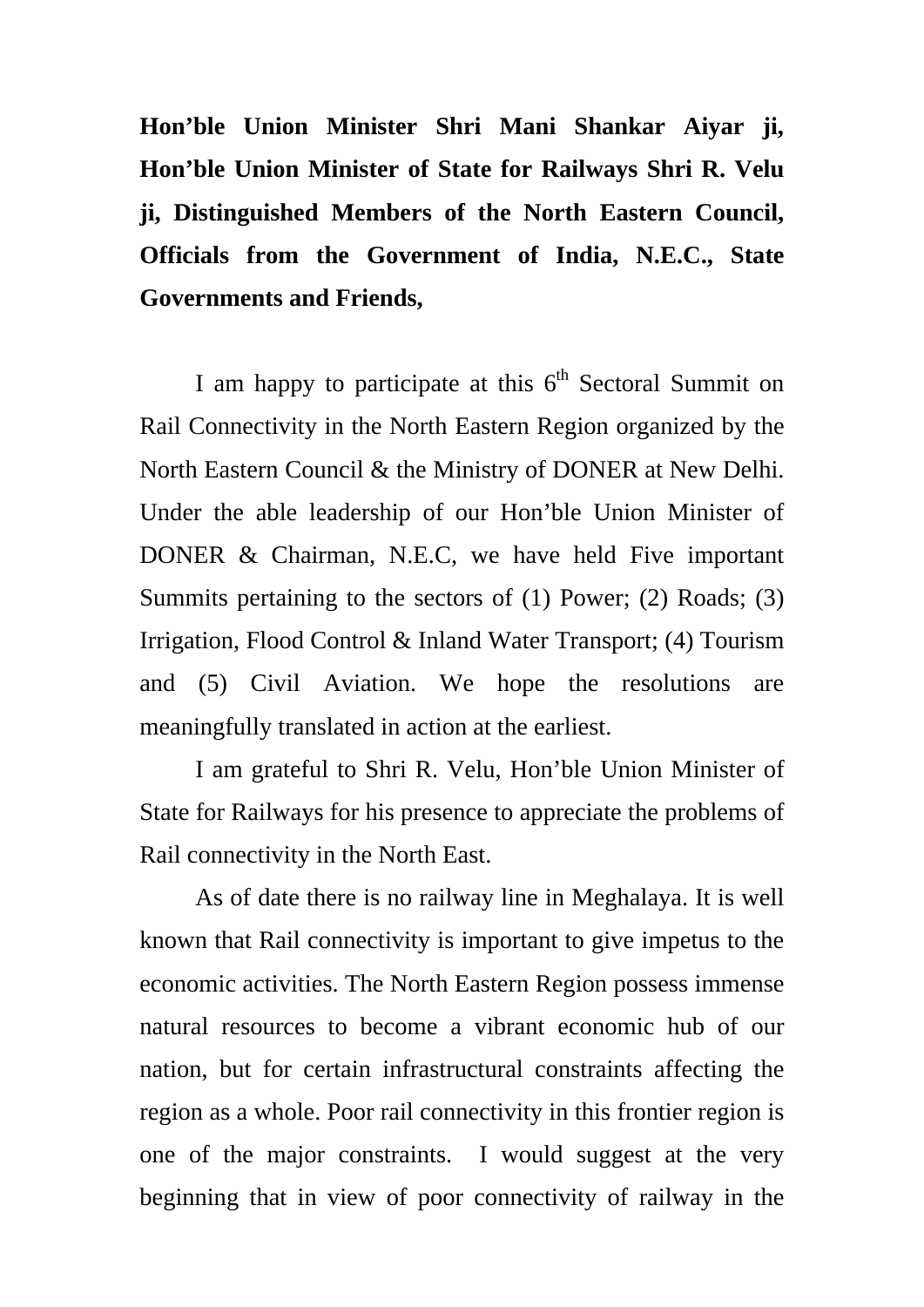region, all projects in the North Eastern Region should be declared as National project with a definite time frame and allocation of fund to complete the same.

With the objective of connecting all N.E. State Capitals by Railway, as reiterated at the  $54<sup>th</sup>$  NEC meeting in Aizawl, I would like to reiterate that Meghlaya should be comprehensively covered under railway network as we have three distinct hill regions namely Garo Hills , Khasi Hills and Jaintia Hills region which can be approached for railway lines from different locations in Assam.

I would like to put a few points to place before the Summit for discussions and consideration by the NEC/Ministry of DoNER/Ministry of Railways for inclusion in the perspective plan for railway in the region:

**1. Azara - Byrnihat:** The proposed Railway line between Azara in Assam and Byrnihat in Meghalaya which is 30.5 Kms. long will terminates at Byrnihat, a small industrial township of Ri Bhoi District by the side of NH-40 about 75 Kms. from Shillong the State Capital of Meghalaya.

 The four proposed stations in the proposed new line are indicated below:

| Sl.<br>No. | <b>Name of</b><br><b>Station</b> | <b>Distance</b><br>from take<br>off point | Inter<br>distances | <b>Class</b>          | <b>Facilities</b><br>provided |
|------------|----------------------------------|-------------------------------------------|--------------------|-----------------------|-------------------------------|
|            | New Azara                        | $0.50$ Km.                                | 0.00               | $\mathbf{B}$          | 3 lines                       |
| 2.         | <b>Basistha</b>                  | 14.50 Km.                                 | 14.00              | $\mathbf{D}^{\prime}$ | 2 lines                       |
| 3.         | Hatimara                         | 20.250 Km.                                | 5.750              | $\mathbf{B}$          | Single<br>line                |
|            |                                  |                                           |                    |                       |                               |

2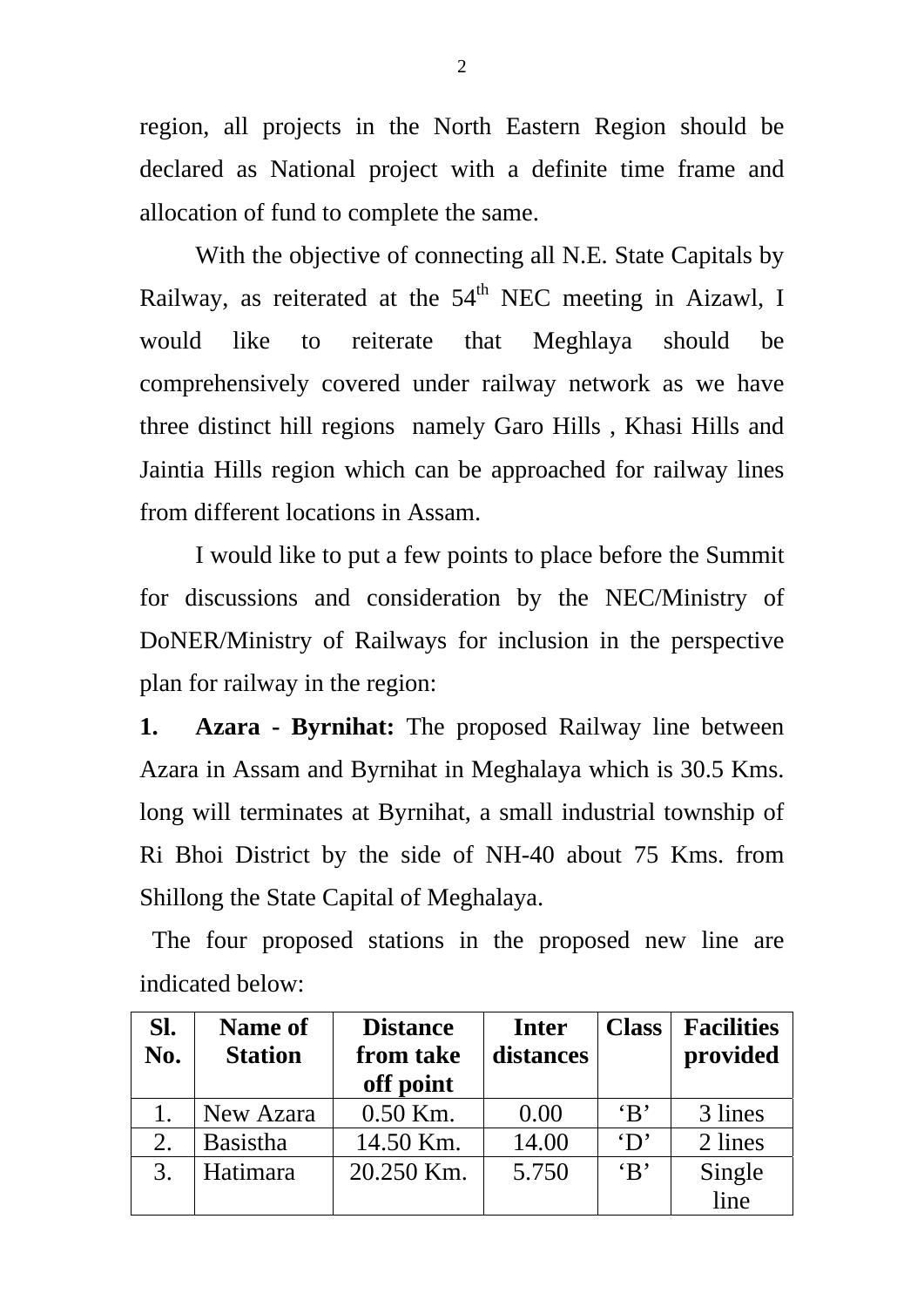| Km.<br>$\bullet$ -<br>$\epsilon$ c $\alpha$<br>$\cdot$ D'<br>Q<br><i>r</i> mihat<br>OCG<br>◡ | ገല |
|----------------------------------------------------------------------------------------------|----|
|----------------------------------------------------------------------------------------------|----|

 **The proposal was included in budget 2006-07. But no time-frame has been indicated for commencement and completion. Ministry of Railways may kindly indicate a definite time-frame for sanction, initiation and completion of the project.** 

**2. Railway line on Depa-Sarangma:** The construction of the railway line extension from Dudhnoi in Assam to Depa-Sarangma in Meghalaya had earlier been sanctioned by the Ministry of Railways, Government of India. Subsequently, the State Government had requested the Railway Authorities to survey the possibility of locating the Railway head at Mendipathar instead of Depa-Sarangma as there is an Industrial Estate at Mendipathar and the alignment of railway line may not have to run through congested localities/areas. Due to some local difficulty, the location and alignment needs to be fine tuned with requirements of people's objections. The State Government would request the Railway Ministry to re-survey the line taking it through the outskirt of the town avoiding residential plots and paddy fields for the interest of the citizens. This needs to be expedited.

**3.** In line with the decision of the NEC to connect all the NE State Capitals by Railway and also considering the regional dispersal of three distinct people in hill areas namely the Garo, Khasi and Jaintia Hills regions, the State of Meghalaya would